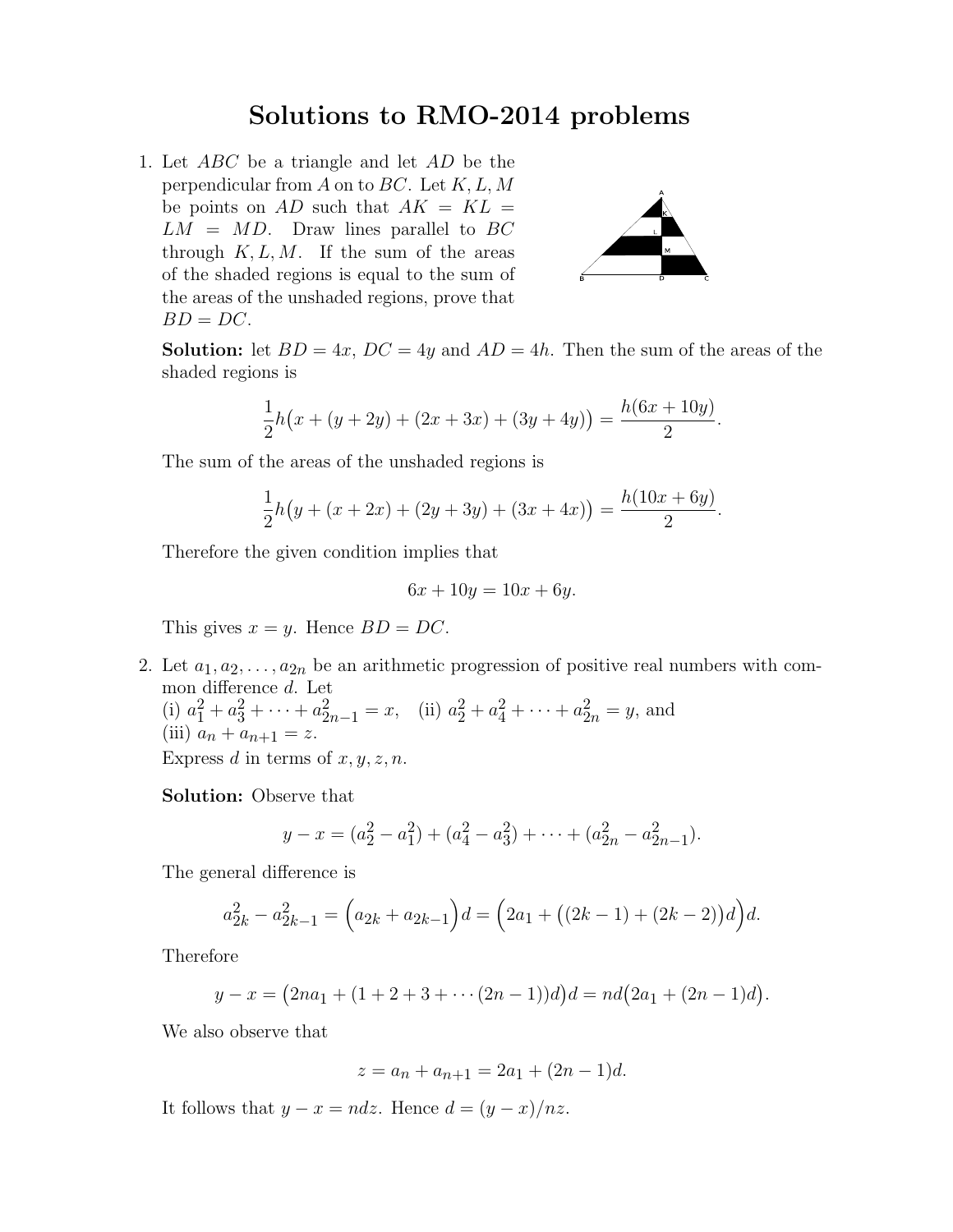3. Suppose for some positive integers  $r$  and  $s$ , the number  $2<sup>r</sup>$  is obtained by permuting the digits of the number  $2<sup>s</sup>$  in decimal expansion. Prove that  $r = s$ .

**Solution:** Suppose  $s \leq r$ . If  $s < r$  then  $2^s < 2^r$ . Since the number of digits in  $2^s$ and 2<sup>*r*</sup> are the same, we have  $2^r < 10 \times 2^s < 2^{s+4}$ . Thus we have  $2^s < 2^r < 2^{s+4}$ which gives  $r = s + 1$  or  $s + 2$  or  $s + 3$ . Since  $2<sup>r</sup>$  is obtained from  $2<sup>s</sup>$  by permuting its digits,  $2^r - 2^s$  is divisible by 9. If  $r = s + 1$ , we see that  $2^r - 2^s = 2^s$  and it is clearly not divisible by 9. Similarly,  $2^{s+2} - 2^s = 3 \times 2^s$  and  $2^{s+3} - 2^s = 7 \times 2^s$  and none of these is divisible by 9. We conclude that  $s < r$  is not possible. Hence  $r = s$ .

4. Is it possible to write the numbers  $17, 18, 19, \ldots, 32$  in a  $4 \times 4$  grid of unit squares, with one number in each square, such that the product of the numbers in each  $2\times2$  sub-grids  $AMRG$ ,  $GRND$ ,  $MBHR$  and RHCN is divisible by 16?



Solution: NO! The product of all the numbers in all the four subsquares is divisible by  $16 \times 16 \times 16 \times 16 = 2^{16}$ . But we also observe that

$$
17 \times 18 \times 19 \times \cdots \times 32 = 2^{16}k
$$

where k is an odd integer. Observe that there is  $32 = 2^5$  and it must appear in some subsquare. Hence there will be  $2^{11}$  available for the product of the remaining three subsquares. But they must account for  $16 \times 16 \times 16 = 2^{12}$ . This shortage shows that it is not possible to write 16 numbers in 16 squares such that the product of four numbers in each subsquares is divisible by 16.

5. Let  $ABC$  be an acute-angled triangle and let H be its ortho-centre. For any point P on the circum-circle of triangle  $ABC$ , let  $Q$  be the point of intersection of the line  $BH$  with the line  $AP$ . Show that there is a unique point  $X$  on the circum-circle of ABC such that for every point  $P \neq A, B$ , the circum-circle of  $HQP$  pass through  $X$ .

**Solution:** We consider two possibilities:  $Q$  lying between  $A$  and  $P$ ; and  $P$  lying between  $A$  and  $Q$ . (See the figures.)

In the first case, we observe that

$$
\angle HXC = \angle HXP + \angle PXC = \angle AQB + \angle PAC,
$$

since  $Q, H, X, P$  are concyclic and  $P, A, X, C$  are also concyclic. Thus we get

$$
\angle HXC = \angle AQE + \angle QAE = 90^{\circ}
$$

because  $BE \perp AC$ .